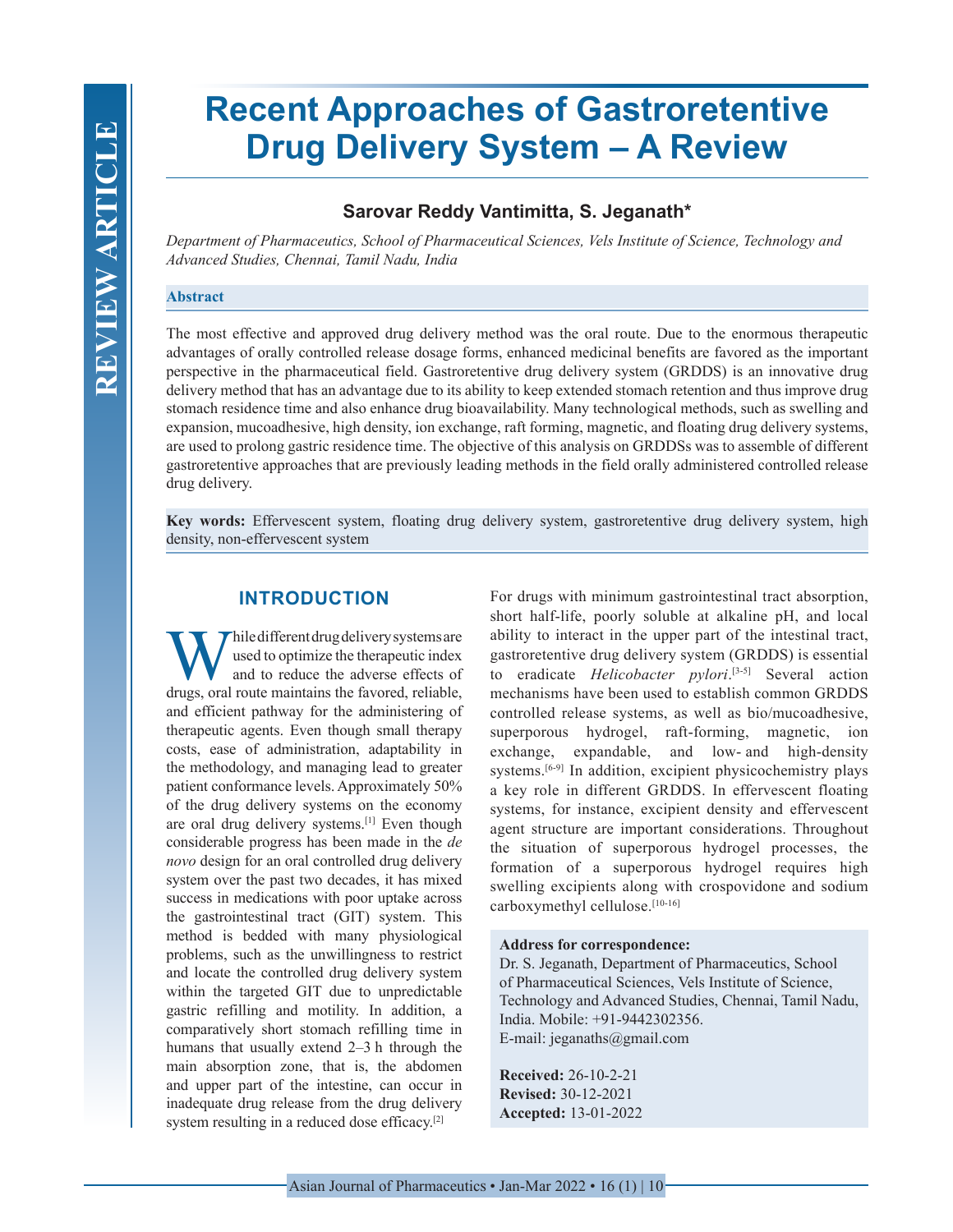## **PHYSIOLOGY OF STOMACH**

The stomach plays a very important role throughout the GRDDS. The stomach has the main role in distribute the meat progressively, handle, and release it gradually into the ascending colon.<sup>[17]</sup> The fundus and body serve mainly as containers of undigested food, while the antrum serves as a pump to assist with a pushing action in gastric emptying.[18] The system of stomach adaptability is attributed to as the MMC; Table 1 describes the separate MMC stages. Gastric emptying occurs across both feed and fasting states, but the gastric emptying process may differ greatly between certain two regions. In the fasted state, every 90–120 min, there is an interdigestive series of electrical activities cyclically through both abdomen and small intestine.<sup>[5]</sup> The size of the superior vena cava rises to about 19 mm during the interdigestive phase.<sup>[19]</sup> Objects smaller than pyloric sphincter diameter can affectively evacuate either from the pylorus to the duodenum throughout most of the interdigestive system.[20] Nevertheless, in the fed state, following digestion of a feed, physical movement is induced 5–10 min and persists so long as it in the stomach, which may prolong the gastric emptying frequency.

# **APPROACHES TO GASTRIC RETENTION**

A multitude of strategies was used by a wide range of principles to improve the GRT of a medication type in the stomach.[21] These have to do with:

#### **Low-density systems**

Most technical and extensively tested gastroretentive dosage aspects are low-density/floating systems.[22,23] Davis adopted the floating system for the  $1<sup>st</sup>$  time in 1968. A selective gastric retention can be achieved to an optimized stage of drug bioavailability. A unique concept for that same is the floating drug delivery scheme.[24] The drugs with an absorption window in the stomach or small intestines are required. This procedure has no effect on gastric emptying level over a long period of time.

## **Types of floating drug delivery systems (FDDSs)**

Two different processes were used in the implementation of FDDS based on the flotation mechanism:[25]

- 1. Effervescent system
- 2. Non-effervescent system.

## *Effervescent system*

Effervescent methods including the use of gas-generating agents, carbonates, as well as other organic acid in the formulation are to produce carbon dioxide  $(CO_2)$  gas, thus

| Table 1: Four phases of the migrating myoelectric<br>complex |                                                                                                                                                                                                                                          |                 |
|--------------------------------------------------------------|------------------------------------------------------------------------------------------------------------------------------------------------------------------------------------------------------------------------------------------|-----------------|
| <b>Phase</b>                                                 | <b>Comments</b>                                                                                                                                                                                                                          | <b>Duration</b> |
| Phase 1                                                      | A remarkably stable duration<br>usually extended                                                                                                                                                                                         | 30–60 min       |
| Phase 2                                                      | Mechanisms for intermittent<br>activity and expansion which<br>growing slowly in severity<br>and frequency as the process<br>continues                                                                                                   | $20 - 40$ min   |
| Phase 3                                                      | Stressful, large, and multiple<br>short phases of periods. This<br>stage is called the "housekeeper<br>wave" because it allows all<br>indigestible components to be<br>dragged out from the stomach<br>and back in time to the intestine | $10 - 20$ min   |
| Phase 4                                                      | It takes place in a short but<br>intense transitional phase,<br>respectively, Phase 3 and Phase<br>1 of two successive cycles                                                                                                            | $0-5$ min       |

reducing the density cycle and enable to float the gastric fluid. The alternative is to incorporate a sequence involving part of the fluid that produces gas that evaporates at body temp. These are further categorized into two types.[26]

- 1. Gas-generating systems
- 2. Volatile liquid/vacuum containing systems.

#### *Gas-generating systems*

## Intragastric single-layer floating tablets or hydrodynamically balanced system (HBS)

These are often developed by closely stirring in the matrix tablet the carbon dioxide generating operatives and the drug. They have a bulk density lower even than that for gastric electrolytes and thus continue to remain floating for a longer period of time in the stomach unappealing the rate of gastric emptying. The drug is announced gradually from those in the floating system at the required rate as well as the residual process is ejected from either the stomach after comprehensive discharge. This results in an increase in GRT and enhanced regulation of plasma drug concentration fluctuations.<sup>[27]</sup>

#### Intragastric bilayer floating tablets

These are also compressed tablet and containing two layers.

- 1. Immediate release layer and
- 2. Sustained release layer
- 3. Multiple unit type floating pills.

These processes come in the form of pills. Whenever the process is completely absorbed in body temperature dissolution form of media, it sunk one after the other and forms swollen pills such as balloons that float because they have lower density. The lower density is caused by carbon dioxide generation and processing in the process.[28]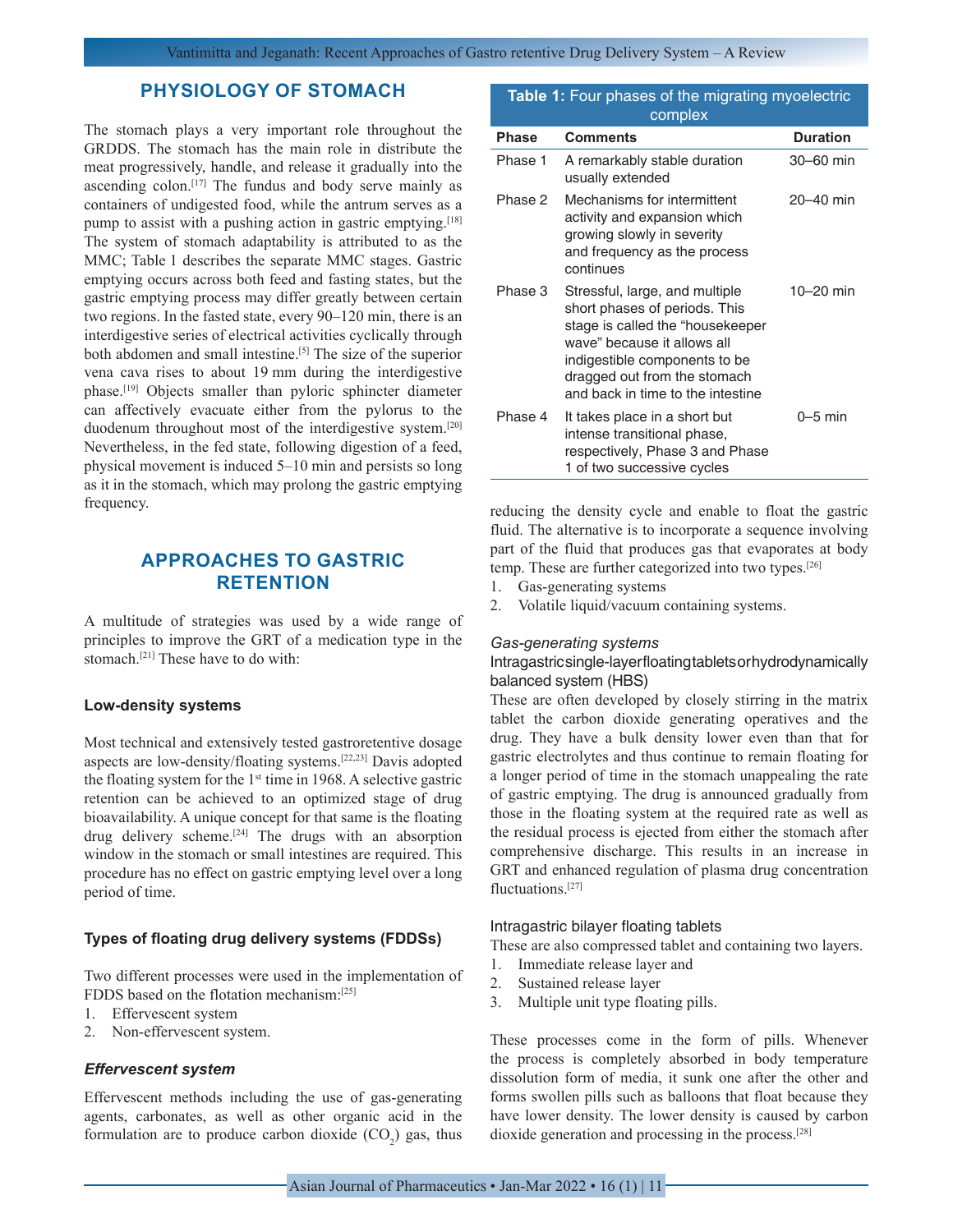### Vantimitta and Jeganath: Recent Approaches of Gastro retentive Drug Delivery System – A Review

#### *Volatile liquid/vacuum containing systems*

Intragastric floating gastrointestinal drug delivery system This process of system is designed to float in the stomach due to a floating compartment which may be vacuumed or packed with air or poisonous gas whereas the drug tank is encapsulated on the inside of a microporous compartment.

## Inflatable gastrointestinal delivery systems

In inflatable gastrointestinal delivery systems processes, the compartment containing liquid ether gasifying at body temperature which causes the compartment to inflate in the stomach. By packing the inflatable compartment with such a drug storage tank that can be a medication and implanted polymer matrix, such mechanisms are manufactured and instead encapsulated in a gelatin capsule.[8]

Intragastric osmotically controlled drug delivery system This consisting of a concentration gradient-regulated drug delivery system and an inflatable floating device in an environmentally friendly capsule. The capsule rapidly breaks down into the stomach to start releasing the drug delivery appliance that is osmotically controlled by intragastric. The front inflatable help shapes a spherical hollow polymer bag containing a fluid which gasses at body temperature to inflate the bag. Drug delivery devices regulated by concentration gradient take the form of two elements; drug reservoir and osmotically active container.

# **NON-EFFERVESCENT SYSTEMS[11]**

Non-effervescent systems incorporate a high degree of several gel-forming, expanding, cellulosic hydrocolloids and sodium carboxymethyl cellulose, polysaccharides, or matrixformed polymers through tablets or capsules. When these gel formers, polysaccharides, and polymers came into contact with gastric fluid, they moisturize as well as construct a colloidal gel obstacle which regulates the stimulation level of fluid into the appliance and discharge of drugs subsequently. As the outer surface disintegrates by both dose forms, the hydration of the adjacent hydrocolloid coating keeps the gel layer.<sup>[17]</sup> The air collected by the enlarged polymer reduces the volume and gives the shape of dose elasticity. The preceding methods have been used in the development of floating intragastric systems.

## **HBSS OR COLLOIDAL GEL BARRIER SYSTEM**

These are single-unit dosage forms that involve one or even more hydrophilic polymers, hydroxypropyl methylcellulose has been the most frequently used excipient, even though HEC, HPC, NaCMC, agar, and alginic acid are also used. The polymer is blended with both the drugs and is generally given in a capsule of gelatin. These capsules disappear quickly in the gastric fluid and a floating mass is formed by hydration and swell of the ground polymer. The secretion of drugs is regulated by the development of the surface hydrated boundary.<sup>[10]</sup>

# **MICROPOROUS COMPARTMENT SYSTEM**

This design is focused on encapsulation within a microporous chamber of a drug storage tank with pores through its upper and lower walls. To avoid any personal contact of the gastrointestinal surface with both the undissolved medication, the peripheral walls of the substance reservoir chamber are properly closed. In the belly, there is compressed air in the flotation compartment allowing the distribution network to flow over most of the gastric material. Gastric fluid reaches the aperture and disintegrates the drug and brings the dissolved drug to absorb it continuously through the intestine.<sup>[12]</sup>

# **ALGINATE BEADS**

Freezing dried calcium alginate has produced floating dose types of multiple units. Curved beads with such an expected diameter of 2.5 mm can be ready by falling into aqueous calcium chloride solution with sodium alginate, causing calcium alginate to precipitate. Then Remove the beads, snap frozen in liquid nitrogen, and freezed for 1 day (24 h) at −40°C, resulting in the creation of a porous structure that can sustain a floating force for more than 12 h. Such floating beads provided more than 5.5 h of prolonged residence.<sup>[22]</sup>

# **MICROBALLOONS OR HOLLOW MICROSPHERES**

Using simple solvent evaporation or solvent diffusion process, microballoons/hollow microspheres filled with drugs in their other polymer shelf are prepared to prolong the dosage type GRT. Polymers extensively used throughout the construction of such structures. Elasticity and the discharge of drugs from the dose form change based on the volume of polymers, the polymer-plasticizer ratio, and the formulation solvent used. Such microballoons constantly floated over most of the ground of a surfactant-containing acid dissolution media for >12 h. Hollow microspheres are generally deemed some of the most successful buoyant processes since they incorporate the benefits of multiunit system with strong floating.

## **EXPANDABLE SYSTEMS**

Expandable drug delivery products are built to improve their density or size by having a better GRT. They have been originally used only for animal health purposes and immediately broadened to humans in their applications.<sup>[18]</sup> For the normal functioning of the process, three particular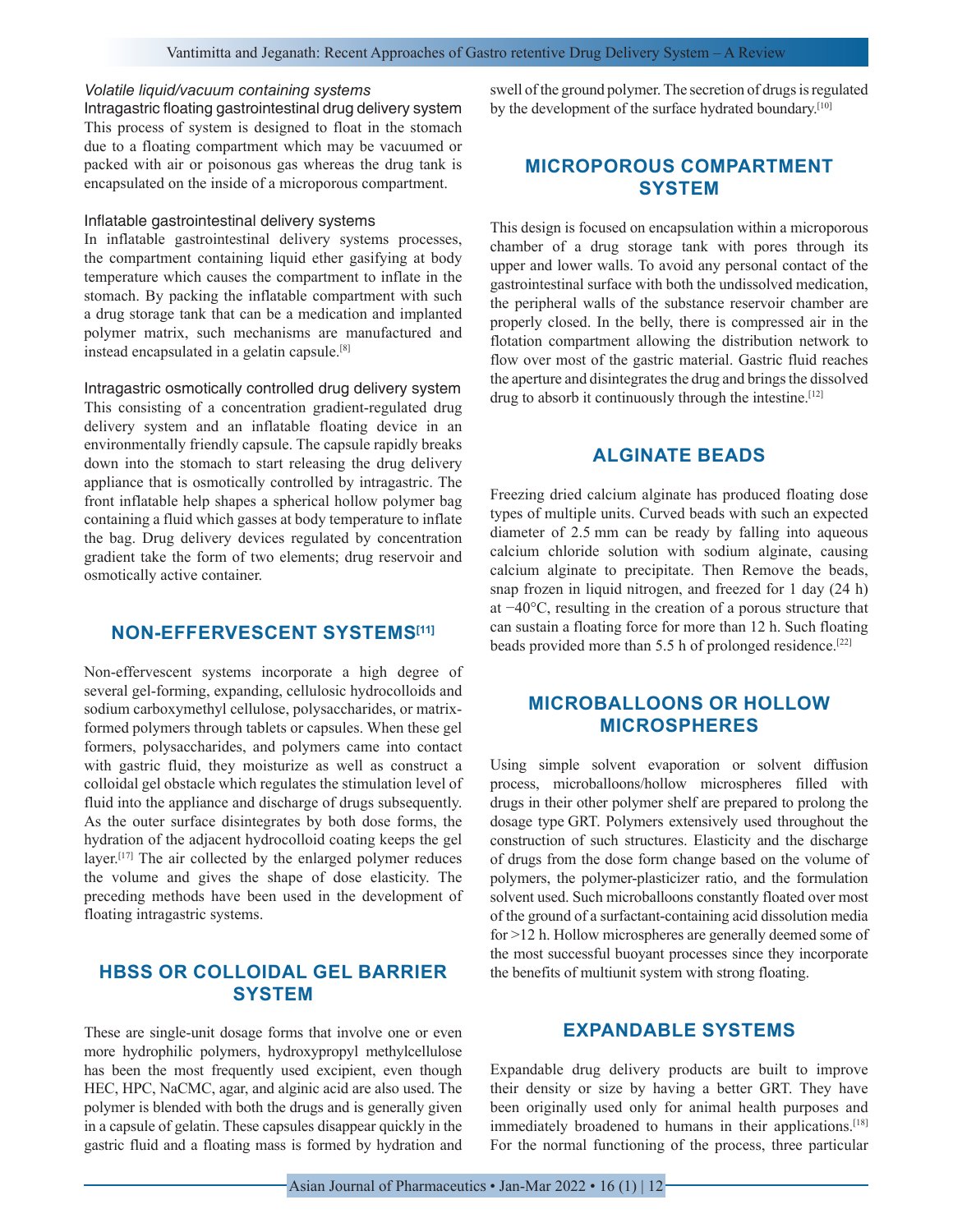installations should be viewed: Smaller size for quick oral intake, improved stomach shape to avoid passage through the pyloric sphincter, and system reduced size since comprehensive launch of the drug to allow rescue operations. This process is also called a "plug-type system" as it is capable of blocking the pyloric sphincter. Process expansion happens by two strategies, swelling and taking shape, in both allowing adjustment of volume and shape.[12] Diffusion is the primary method for swelling and release of drugs from the process.

## **BIOADHESIVE/MUCOADHESIVE SYSTEMS**

Park and Robinson first launched the mucoadhesive/ bioadhesive process in 1984. It was programmed to adhere to the ground of the gastric epithelial cell and extend the drug compound GRT. Drugs are implemented in this attitude into a mucoadhesive agent that can be whether natural or synthetic polymers. The bioadhesive polymers are used which are adhere to the GIT epithelial surface. Polymer binding to the epithelial surface is broken into three distinct categories: Bonding-mediated adhesion hydration-mediated adhesion, bonding-mediated adhesion, and receptor-mediated adhesion. Both forms of systems bind to the stomach's biological membrane (mucosa) and establish long-term close contact with the membrane, while maintaining their sustained release in the stomach.<sup>[12,14]</sup>

# **RAFT-FORMING SYSTEMS**

Raft-forming processes are also another type of GRDDS and built with effervescent excipients and polymer-forming gel for both the brief term supply of drugs. Raft system integrates alginate gels which have a carbonate element and create bubbles in the gel when reacted with gastric acid, allowing floating. Rafting formation mechanisms have received considerable publicity for the delivery of drugs for GI illnesses and diseases. The process involves the vicious cohesive gel formation in interaction with fluids of gastric and each part of the fluid swells makes up a constant layer termed a raft.<sup>[5]</sup>

## **SWELLING SYSTEMS**

Such drug types swell after being consumed to a scale that prohibits them from going through the pylorus. As a consequence, for a long time, the medication type is stored in the stomach. Often these devices are called plug-type systems because they usually remain stuck at the pyloric sphincter. For the past few hours, sometimes in the feeding state, these polymeric matrices continue to operate in the gastric cavity. Continuous and governed release of drugs can be accomplished by choosing a polymer with the right molecular weight and swelling characteristics. The polymer soaks water and swells when it comes into contact with fluid of gastric. The inflammation of such polymers results from the existence of physical-chemical crosslinks in the hydrophilic polymer system. This link prevents the polymer from dissolving and thus preserves the bodily integrity of the dosage form. The amount of cross-linking between both the polymer chains provides a balance between certain magnitude and length of the swelling.[17,18] A high degree of cross-linking delays the scheme's swollen capacity and maintains its bodily integrity for an extended period of time.

## **HIGH-DENSITY SYSTEMS**

High-density structures surpass gastric fluid density. Barium sulfate, zinc oxide, iron powder, and titanium dioxide are widely used excipients of these systems.<sup>[17]</sup> In 1930, Hoelzel first described many animal groups' effects of dosage type size on both the GRTs. The densities of the dosage forms examined varied between  $0.9$  and  $10.5$  g/cm<sup>3</sup>. The creator stated that materials of high density had slower GRTs than materials of light density. The influence of dosage type density on GRT was examined subsequently. It stated that, due to their persistence in the antrum rugae or folds, small high-density pellets were able to withstand gastric peristaltic motions, raising the GIT time from 5.8 to 25 h. In addition, just a few clinical studies have been recorded in the literary works on high-density pellet formulations; as a consequence, the predictive validity of these structures remains questionable. Moreover, to assess the scientific validity of such dosage types, the future approaches must be based on animal experiments.

## **CONCLUSION**

GRDDS has evolved as an effective means of extended stomach retention capacity, thus increasing the gastric residence time of drugs and also enhancing drug bioavailability. Despite numerous challenges in achieving prolonged stomach retention, a large number of companies are focused on marketing this technique. Today, multiple strategies are used to enhance gastric retention. FDDS is even more critical since it provides numerous benefits over the traditional dosage type. FDDSs success is a testimony to its utility. The FDDS shows more hope for a promising future day after day.

## **REFERENCES**

- 1. Lopes CM, Bettencourt C, Rossi A, Buttini F, Barata P. Overview on gastro retentive drug delivery systems for improving drug bioavailability. Int J Pharm 2016;510:144-58.
- 2. Rouge N, Buri P, Doelker E. Drug absorption sites in the